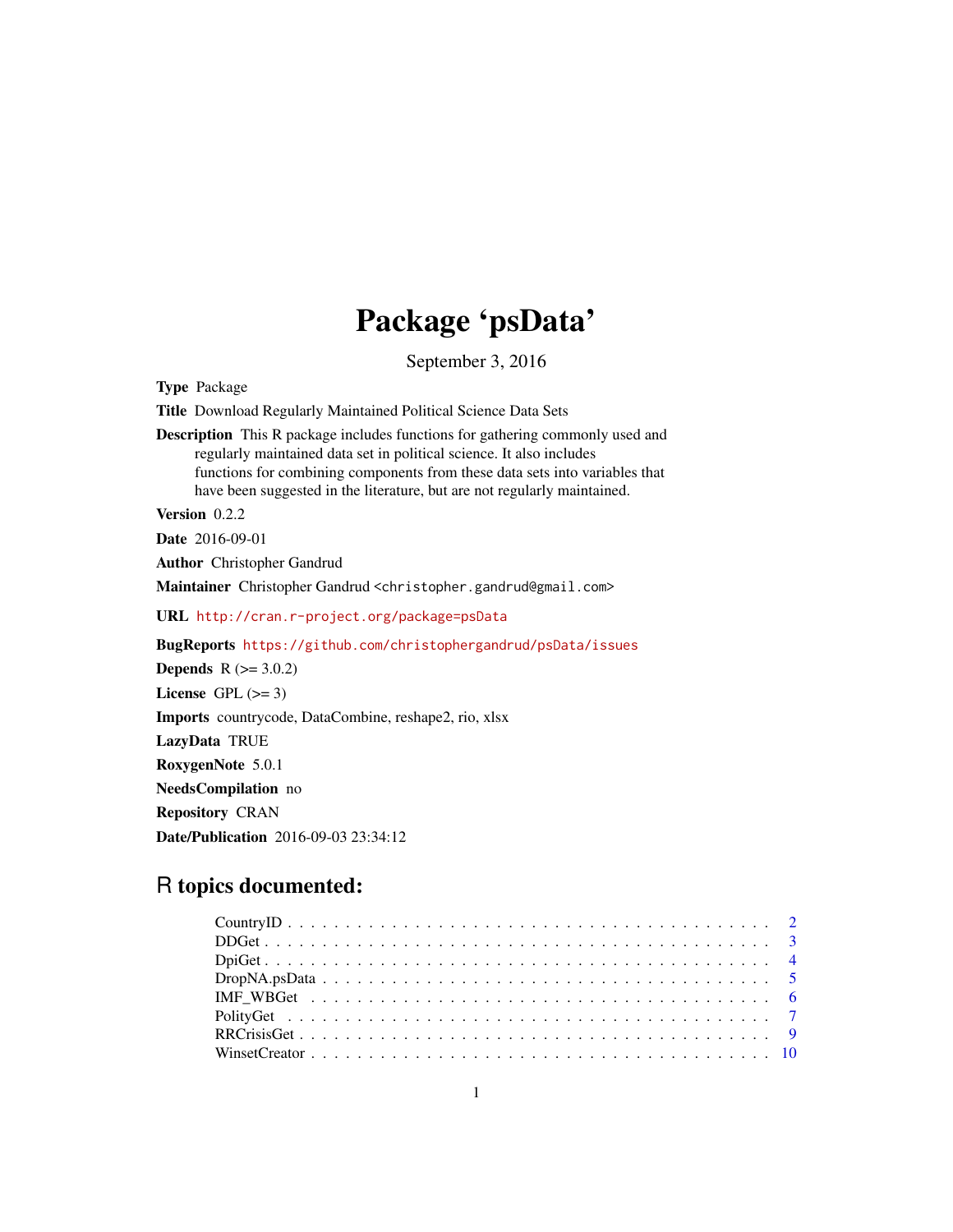#### <span id="page-1-0"></span>**Index** [12](#page-11-0)

<span id="page-1-1"></span>CountryID *Function for creating standardised country names and ID variables*

## Description

Function for creating standardised country names and ID variables based on capabilities from the [countrycode](#page-0-0) package. The function also reports if duplicated country IDs have been created and lets the user either drop these or return only duplicated values for inspection.

## Usage

```
CountryID(data, countryVar = "country", OutCountryID = "iso2c",
  standardCountryName = TRUE, duplicates = "message", timeVar = NULL,
  fromLast = FALSE)
```
## Arguments

| data                | a data frame object                                                                                                                                                                                                                                                                                                                   |
|---------------------|---------------------------------------------------------------------------------------------------------------------------------------------------------------------------------------------------------------------------------------------------------------------------------------------------------------------------------------|
| countryVar          | character string naming the country name variable. See country code.                                                                                                                                                                                                                                                                  |
| OutCountryID        | character string. The type of country ID you would like to include in the output<br>file along with the country name. See countrycode for available options.                                                                                                                                                                          |
| standardCountryName |                                                                                                                                                                                                                                                                                                                                       |
|                     | logical. Whether or not to standardise the country names variable based on<br>country.name from countrycode.                                                                                                                                                                                                                          |
| duplicates          | character string specifying how to handle duplicated country or country-time<br>observations (for the latter see time Var). Can be set to none to do nothing,<br>message to simply report duplicates, drop to report and drop duplicates, and<br>return to return a data frame with only duplicated observations (see also fromLast). |
| timeVar             | character string indicating the name of a time variable. For example, country<br>time series often have separate rows based on a year variable. This is used<br>solely to determine if there are duplicated country-time values.                                                                                                      |
| fromLast            | logical indicating if duplication should be considered from the reverse side.<br>Only relevant if duplicates = $drop'$ or duplicates = $'return'.$                                                                                                                                                                                    |

## See Also

[duplicated](#page-0-0)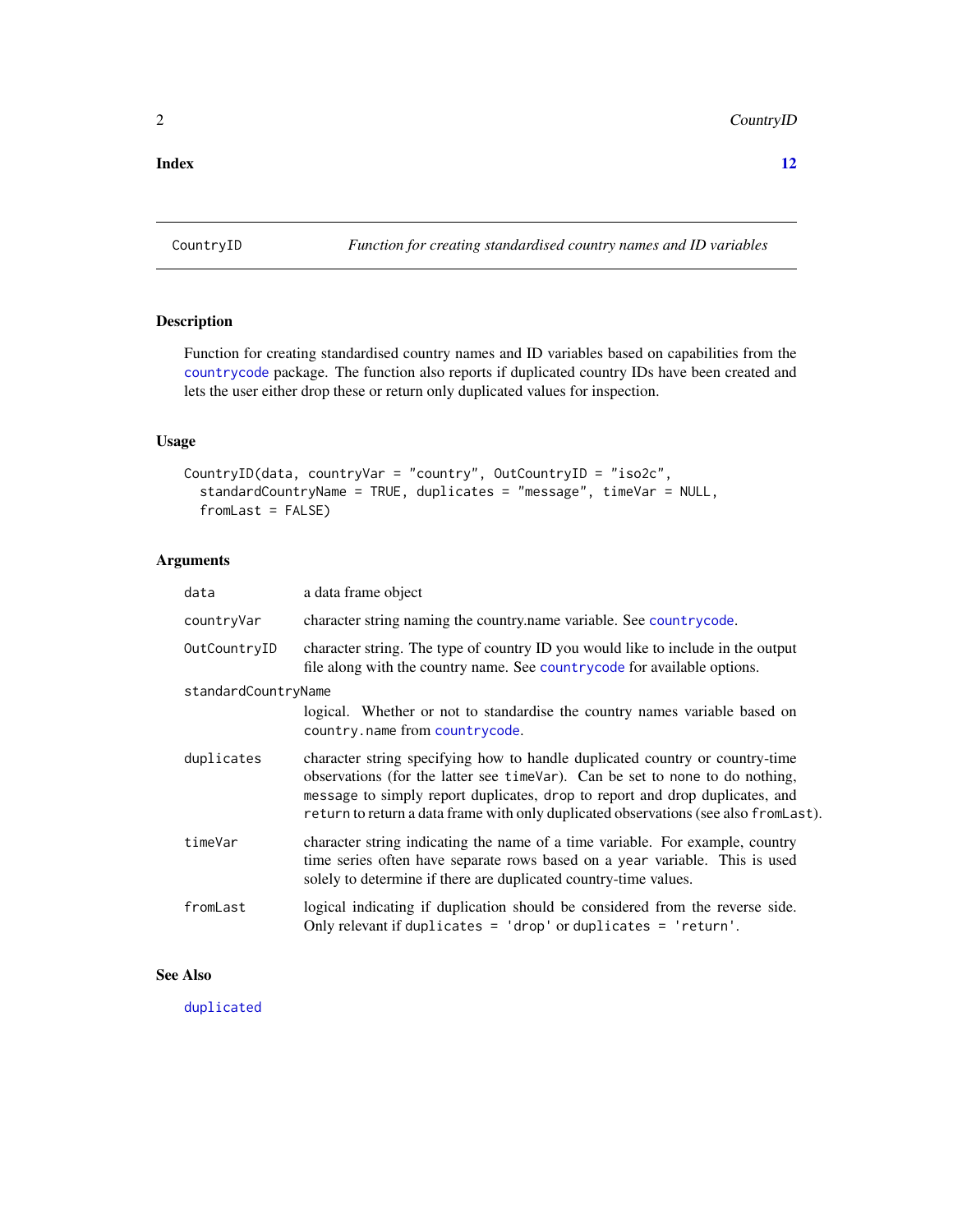<span id="page-2-0"></span>

## Description

Downloads the Democracy and Dictatorship data set. It keeps specified variables and creates a standard country ID variable that can be used for merging the data with other data sets. See the codebook at the authors' website [https://sites.google.com/site/joseantoniocheibub/](https://sites.google.com/site/joseantoniocheibub/datasets/democracy-and-dictatorship-revisited) [datasets/democracy-and-dictatorship-revisited](https://sites.google.com/site/joseantoniocheibub/datasets/democracy-and-dictatorship-revisited) (Direct link to codebook: [http://uofi.](http://uofi.box.com/shared/static/e6e312753fbc609fc379.pdf) [box.com/shared/static/e6e312753fbc609fc379.pdf](http://uofi.box.com/shared/static/e6e312753fbc609fc379.pdf))

#### Usage

```
DDGet(url = "http://uofi.box.com/shared/static/bba3968d7c3397c024ec.dta",
  vars = NULL, OutCountryID = "iso2c", standardCountryName = TRUE,
  na.rm = TRUE, duplicates = "message", fromLast = FALSE)
```
#### Arguments

| url                 | character string. The URL for the Democracy and Dictatorship data set you<br>would like to download. Note: it must be for the Stata version of the file.                                                                                                                               |
|---------------------|----------------------------------------------------------------------------------------------------------------------------------------------------------------------------------------------------------------------------------------------------------------------------------------|
| vars                | character vector containing the variables to keep. If vars $=$ NULL then the<br>entire data set is returned. Note that the country and year variables are always<br>returned.                                                                                                          |
| OutCountryID        | character string. The type of country ID you would like to include in the output<br>file along with the country name. See countrycode for available options.                                                                                                                           |
| standardCountryName |                                                                                                                                                                                                                                                                                        |
|                     | logical. Whether or not to standardise the country names variable based on<br>country.name from countrycode.                                                                                                                                                                           |
| na.rm               | logical. Drop observations where OutCountryID is NA.                                                                                                                                                                                                                                   |
| duplicates          | character specifying how to handle duplicated country-year observations. Can<br>be set to none to do nothing, message to simply report duplicates, drop to report<br>and drop duplicates, and return to return a data frame with only duplicated<br>observations (see also from Last). |
| fromLast            | logical indicating if duplication should be considered from the reverse side.<br>Only relevant if duplicates = $'drop'$ or duplicates = $'out'.$                                                                                                                                       |

#### Value

a data frame

#### See Also

[countrycode](#page-0-0), [CountryID](#page-1-1)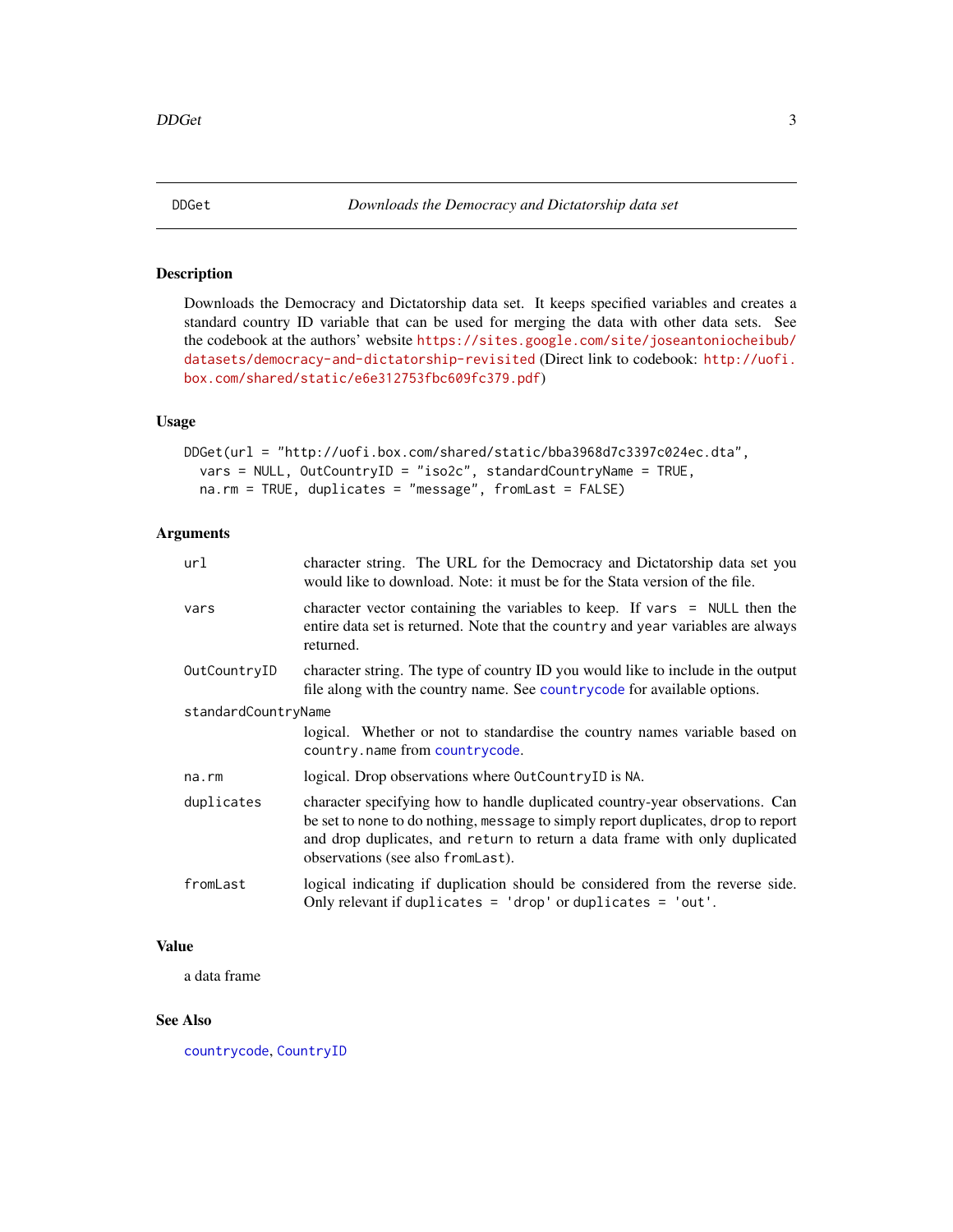## Examples

```
## Not run:
# Download full data set
DDData <- DDGet()
```
## End(Not run)

<span id="page-3-1"></span>DpiGet *Downloads the Database of Political Institutions (DPI)*

## Description

Downloads the Database of Political Institutions (DPI) data set. It keeps specified variables and creates a standard country ID variable that can be used for merging the data with other data sets.

## Usage

```
DpiGet(url, vars = NULL, OutCountryID = "iso2c",
  standardCountryName = TRUE, na.rm = TRUE, duplicates = "message",
  fromLast = FALSE)
```
## Arguments

| url                 | character string. The URL for the Polity IV data set you would like to down-<br>load. Note this is exclusively to download previous, IMF hosted, versions of the<br>data set. If a value is not supplied, then the 2015 IDB hosted version will be<br>downloaded. If a link is supplied it must be to a Stata formated file. |
|---------------------|------------------------------------------------------------------------------------------------------------------------------------------------------------------------------------------------------------------------------------------------------------------------------------------------------------------------------|
| vars                | character vector containing the variables to keep. If vars $=$ NULL then the entire<br>data set is returned. Note that country and year variables are always returned.                                                                                                                                                       |
| OutCountryID        | character string. The type of country ID you would like to include in the output<br>file along with the country name. See countrycode for available options.                                                                                                                                                                 |
| standardCountryName |                                                                                                                                                                                                                                                                                                                              |
|                     | logical. Whether or not to standardise the country names variable based on<br>country.name from countrycode.                                                                                                                                                                                                                 |
| na.rm               | logical. Drop observations where OutCountryID is NA.                                                                                                                                                                                                                                                                         |
| duplicates          | character specifying how to handle duplicated country-year observations. Can<br>be set to none to do nothing, message to simply report duplicates, drop to report<br>and drop duplicates, and return to return a data frame with only duplicated<br>observations (see also from Last).                                       |
| fromLast            | logical indicating if duplication should be considered from the reverse side.<br>Only relevant if duplicates = $'drop'$ or duplicates = $'out'.$                                                                                                                                                                             |

#### Value

a data frame

<span id="page-3-0"></span>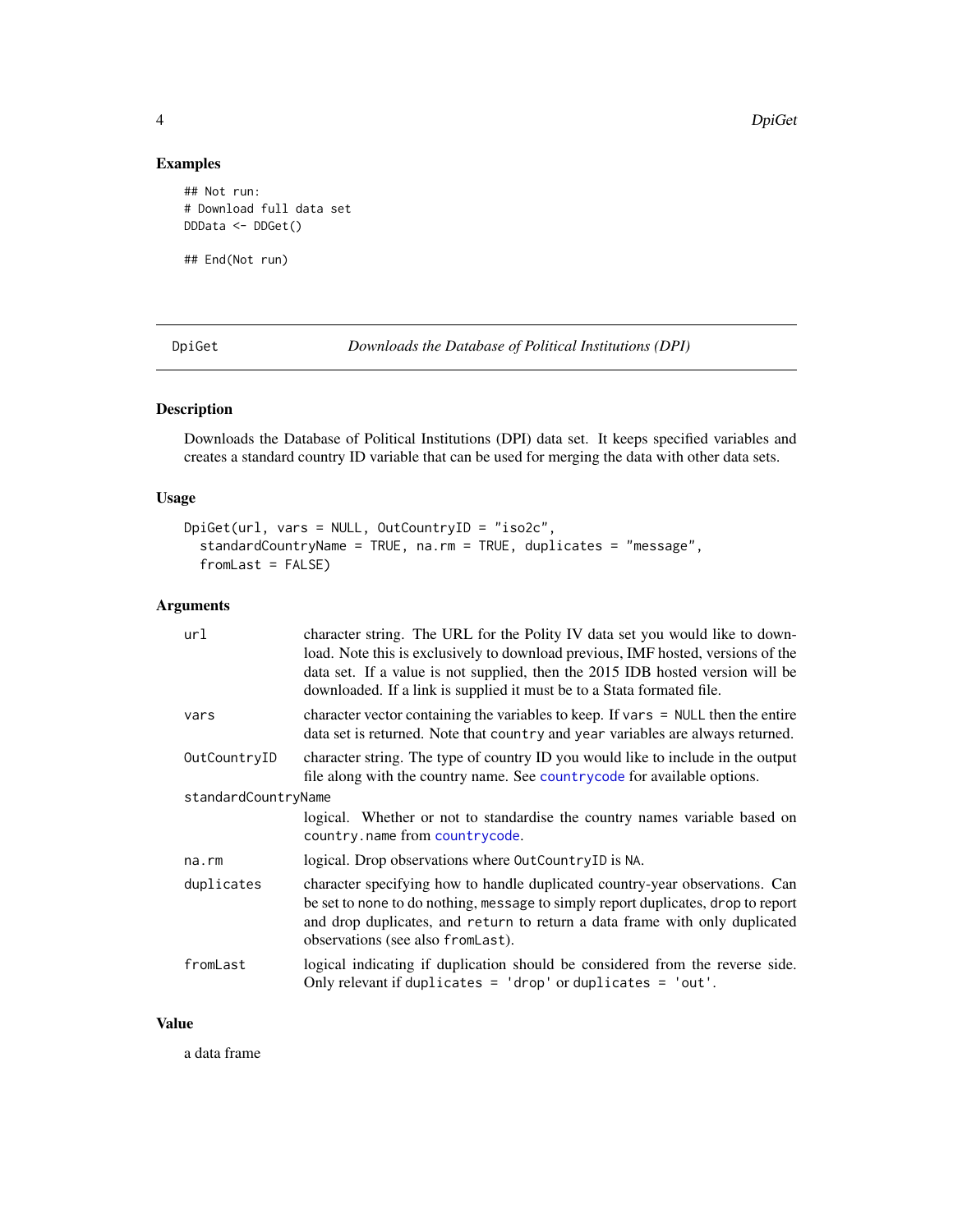## <span id="page-4-0"></span>DropNA.psData 5

## See Also

[countrycode](#page-0-0), [CountryID](#page-1-1), [WinsetCreator](#page-9-1)

#### Examples

```
## Not run:
# Download full data set
DpiData <- DpiGet()
# Create data frame with only the military variable
DpiSub <- DpiGet(vars = 'military',
                OutCountryID = 'imf')
```
## End(Not run)

| Drop rows from a data frame with missing values in the OutCountryID<br>DropNA.psData<br><i>variable.</i> |
|----------------------------------------------------------------------------------------------------------|
|----------------------------------------------------------------------------------------------------------|

## Description

Drop rows from a data frame with missing values in the OutCountryID variable.

#### Usage

```
DropNA.psData(data, countryVar = "country", timeVar = NULL, OutCountryID)
```
## Arguments

| data         | a data frame object.                                                                            |
|--------------|-------------------------------------------------------------------------------------------------|
| countryVar   | a character vector naming the variables you would like to have only non-missing<br>(NA) values. |
| timeVar      | variable indicating the time.                                                                   |
| OutCountryID | the ID the output country identifier.                                                           |

#### Source

Largely based on DropNA from the DataCombine package.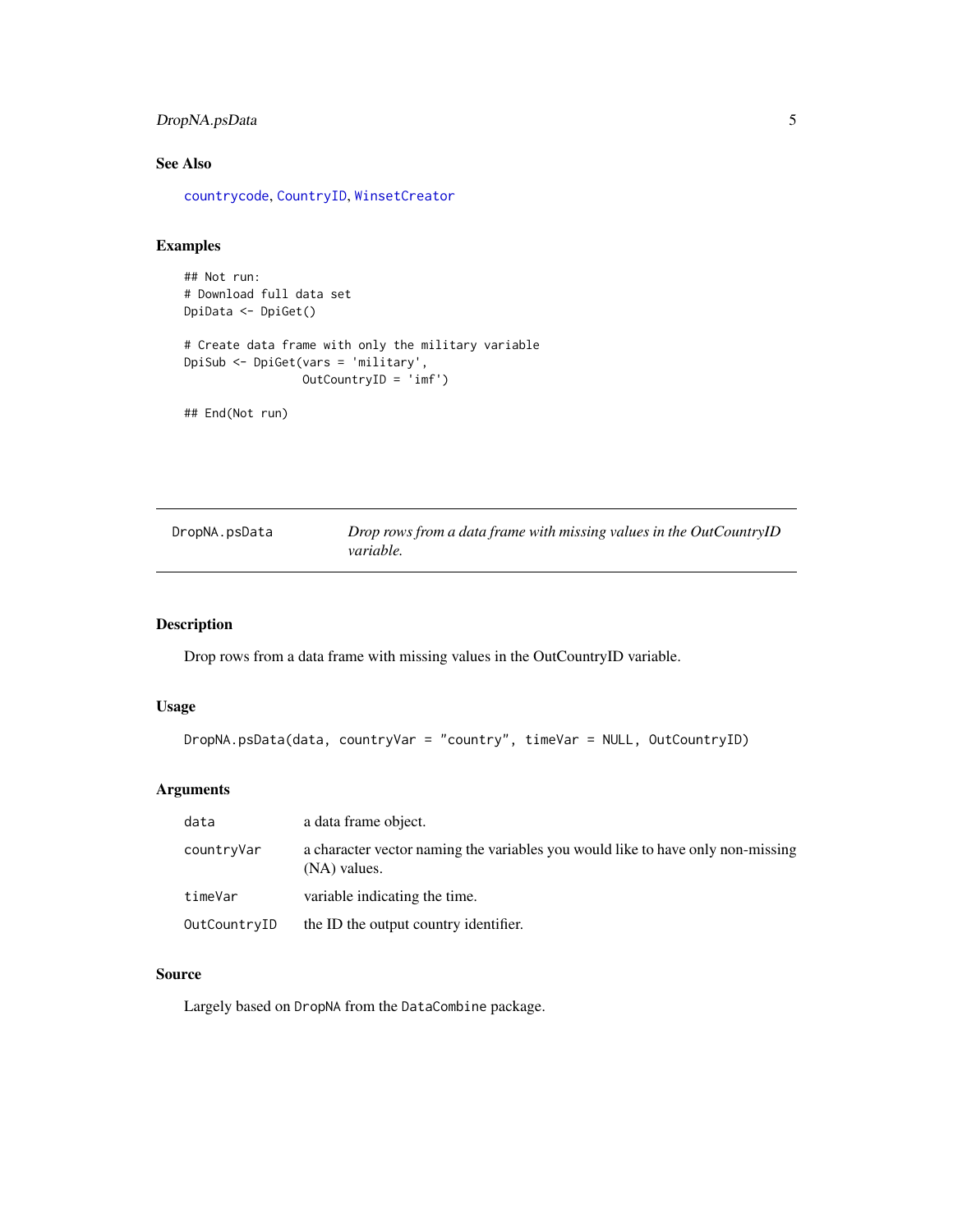<span id="page-5-0"></span>

## **Description**

Downloads Dreher's data set of IMF programs and World Bank projects (1970-2011). It keeps specified variables and creates a standard country ID variable that can be used for merging the data with other data sets.

#### Usage

```
IMF_WBGet(url = "http://axel-dreher.de/Dreher%20IMF%20and%20WB.xls",
  sheets = c("WB other agreed", "WB environment agreed"),OutCountryID = "iso2c", message = TRUE, standardCountryName = TRUE)
```
#### Arguments

| url                 | character string. The URL for the Dreher data set you would like to download.<br>Note: it must be for the xlx version of the file. Currently only the 1970-2011<br>version is supported. |
|---------------------|------------------------------------------------------------------------------------------------------------------------------------------------------------------------------------------|
| sheets              | character vector of the Excel sheets (variables) that you would like to return.<br>See Details for more information.                                                                     |
| OutCountryID        | character string. The type of country ID you would like to include in the output<br>file along with the country name. See countrycode for available options.                             |
| message             | logical. Whether or not to notify you which of sheets are being cleaned and<br>organised.                                                                                                |
| standardCountryName |                                                                                                                                                                                          |
|                     | logical. Whether or not to standardise the country names variable based on<br>country.name from countrycode.                                                                             |

#### Details

Using the sheets argument you can select which variables to download from their individual workbook seets in the original data set. These include:

- WB other agreed: Number of World Bank projects agreed, other than technical or adjustment.
- WB technical agreed: Number of World Bank technical projects agreed.
- WB adjustment agreed: Number of World Bank adjustment projects agreed.
- WB environment agreed: Number of World Bank environmental projects agreed.
- WB adjustment 5: Number of World Bank adjustment projects in effect for at least 5 months in a particular year.
- IMF SBA: IMF Standby Arrangement agreed, dummy.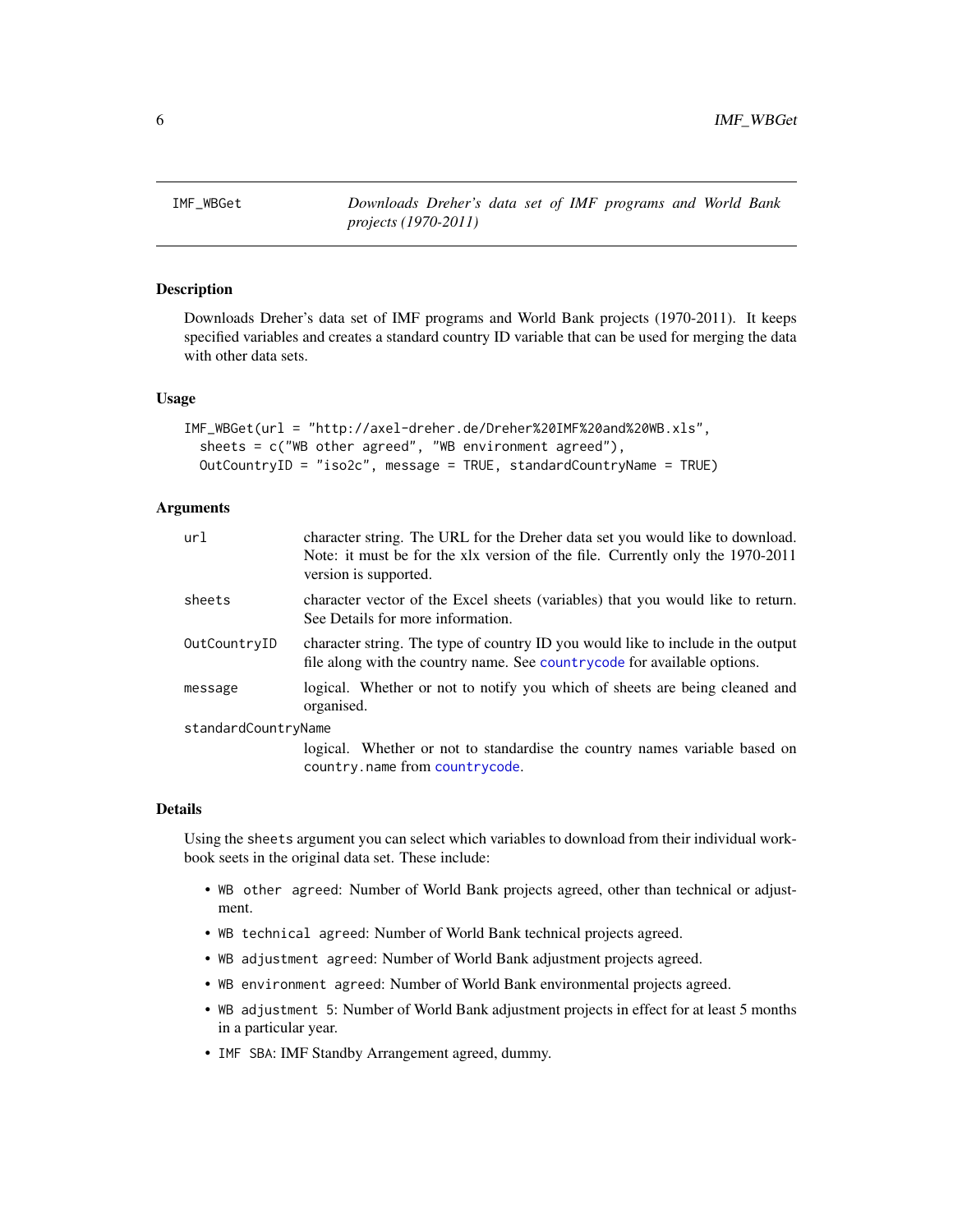#### <span id="page-6-0"></span>PolityGet 7 and 2012 19:00 the contract of the contract of the contract of the contract of the contract of the contract of the contract of the contract of the contract of the contract of the contract of the contract of the

- IMF EFF: IMF Extended Fund Facility Arrangement agreed, dummy.
- IMF SAF: IMF Structural Adjustment Facility Arrangement agreed, dummy.
- IMF PRGF: IMF Poverty Reduction and Growth Facility Arrangement agreed, dummy.
- IMF SBA 5: IMF Standby Arrangement in effect for at least 5 months in a particular year, dummy.
- IMF EFF 5: IMF Extended Fund Facility Arrangement in effect for at least 5 months in a particular year, dummy.
- IMF SAF 5: IMF Structural Adjustment Facility Arrangement in effect for at least 5 months in a particular year, dummy.
- IMF PRGF 5: IMF Poverty Reduction and Growth Facility Arrangement in effect for at least 5 months in a particular year, dummy.

#### Value

a data frame

#### Source

Data website: [http://www.uni-heidelberg.de/fakultaeten/wiso/awi/professuren/intwip](http://www.uni-heidelberg.de/fakultaeten/wiso/awi/professuren/intwipol/datasets_en.html)ol/ [datasets\\_en.html](http://www.uni-heidelberg.de/fakultaeten/wiso/awi/professuren/intwipol/datasets_en.html).

When using the IMF data, please cite:

Dreher, Axel, 2006, IMF and Economic Growth: The Effects of Programs, Loans, and Compliance with Conditionality, World Development 34, 5: 769-788.

When using the World Bank data, please cite:

Boockmann, Bernhard and Axel Dreher, 2003, The Contribution of the IMF and the World Bank to Economic Freedom, European Journal of Political Economy 19, 3: 633-649.

#### Examples

```
## Not run:
# Download 'WB other agreed', 'WB environment agreed'
# These are the default sheets to gather
WBPrograms <- IMF_WBGet()
```
## End(Not run)

<span id="page-6-1"></span>PolityGet *Downloads Polity IV*

#### Description

Downloads the Polity IV data set. It keeps specified variables and creates a standard country ID variable that can be used for merging the data with other data sets.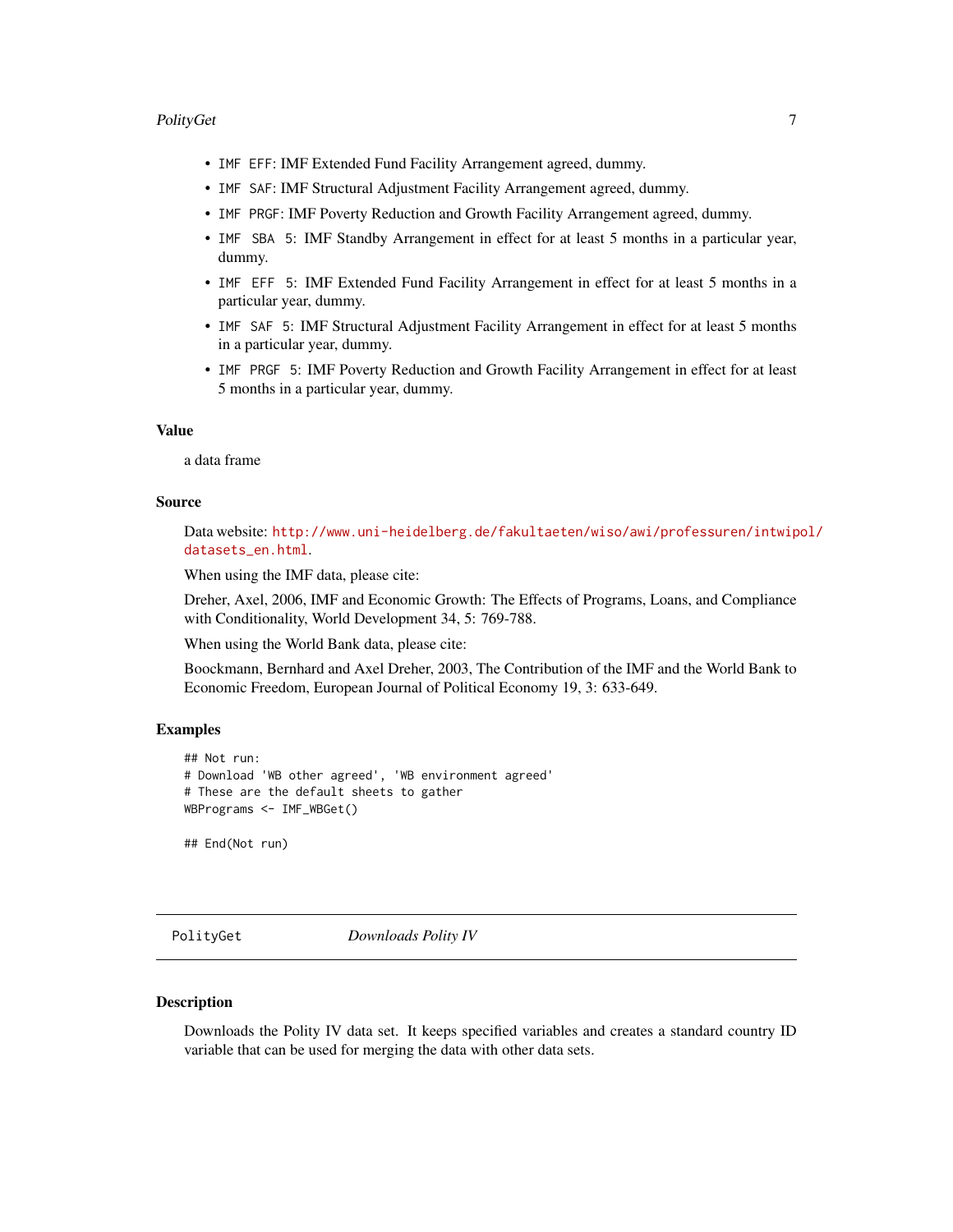#### <span id="page-7-0"></span>Usage

```
PolityGet(url = "http://www.systemicpeace.org/inscr/p4v2015.sav",
 vars = NULL, OutCountryID = "iso2c", standardCountryName = TRUE,
 na.rm = TRUE, duplicates = "message", fromLast = FALSE)
```
#### Arguments

| url                 | character string. The URL for the Polity IV data set you would like to download.<br>Note: it must be for the SPSS version of the file.                                                                                                                                                 |  |
|---------------------|----------------------------------------------------------------------------------------------------------------------------------------------------------------------------------------------------------------------------------------------------------------------------------------|--|
| vars                | character vector containing the variables to keep. If vars $=$ NULL then the<br>entire data set is returned. Note that the country and year variables are always<br>returned.                                                                                                          |  |
| OutCountryID        | character string. The type of country ID you would like to include in the output<br>file along with the country name. See countrycode for available options.                                                                                                                           |  |
| standardCountryName |                                                                                                                                                                                                                                                                                        |  |
|                     | logical. Whether or not to standardise the country names variable based on<br>country.name from countrycode.                                                                                                                                                                           |  |
| na.rm               | logical. Drop observations where OutCountryID is NA.                                                                                                                                                                                                                                   |  |
| duplicates          | character specifying how to handle duplicated country-year observations. Can<br>be set to none to do nothing, message to simply report duplicates, drop to report<br>and drop duplicates, and return to return a data frame with only duplicated<br>observations (see also from Last). |  |
| fromLast            | logical indicating if duplication should be considered from the reverse side.<br>Only relevant if duplicates = $'drop'$ or duplicates = $'out'.$                                                                                                                                       |  |

#### Value

a data frame

## See Also

[countrycode](#page-0-0), [CountryID](#page-1-1), [WinsetCreator](#page-9-1)

#### Examples

```
## Not run:
# Download full data set
PolityData <- PolityGet()
```

```
# Create data frame with only the main Polity democracy variable (polity2)
Polity2Data <- PolityGet(vars = 'polity2',
                        OutCountryID = 'imf')
```
## End(Not run)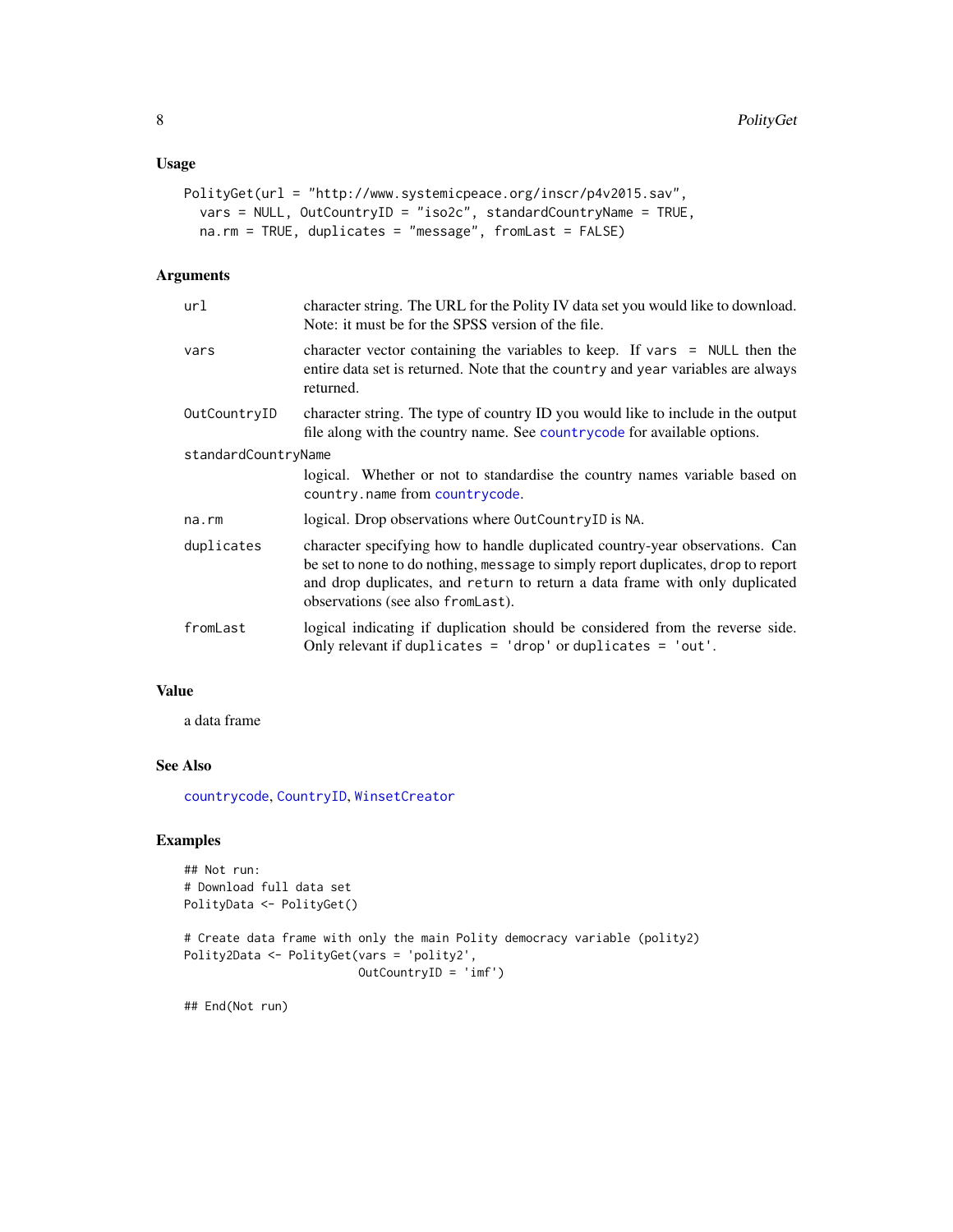<span id="page-8-0"></span>

#### **Description**

Download and combine Reinhart and Rogoff's (2010) crisis dummy variables into one data frame

#### Usage

```
RRCrisisGet(urls = c("http://www.carmenreinhart.com/user_uploads/data/22_data.xls",
"http://www.carmenreinhart.com/user_uploads/data/35_data.xls",
"http://www.carmenreinhart.com/user_uploads/data/23_data.xls",
"http://www.carmenreinhart.com/user_uploads/data/25_data.xls"),
OutCountryID = "iso2c", message = TRUE, standardCountryName = TRUE)
```
### **Arguments**

| urls                | URLs for each Excel file in the Reinhart and Rogoff data set. See http://www.<br>carmenreinhart.com/data/browse-by-topic/topics/7/.                          |
|---------------------|--------------------------------------------------------------------------------------------------------------------------------------------------------------|
| OutCountryID        | character string. The type of country ID you would like to include in the output<br>file along with the country name. See countrycode for available options. |
| message             | logical. Whether or not to notify you which of sheets are being cleaned and<br>organised.                                                                    |
| standardCountryName |                                                                                                                                                              |
|                     | logical. Whether or not to standardise the country names variable based on<br>country.name from countrycode.                                                 |

#### Value

Returns a data frame with the following columns:

- iso2c: The ISO two letter country code identifying the country. This can be changed to another country ID system using OutCountryID
- country: Country names.
- year: The year.
- RR\_Independence: Year of independence.
- RR\_CurrencyCrisis: Currency crisis.
- RR\_InflationCrisis: Inflation crisis.
- RR\_StockMarketCrash: Stock market crash.
- RR\_SovDebtCrisisDom: Domestic sovereign debt crisis.
- RR\_SovDebtCrisisExt: External sovereign debt crisis.
- RR\_BankingCrisis: Banking crisis.
- RR\_YearlyCrisisTally: Total number of crises per year.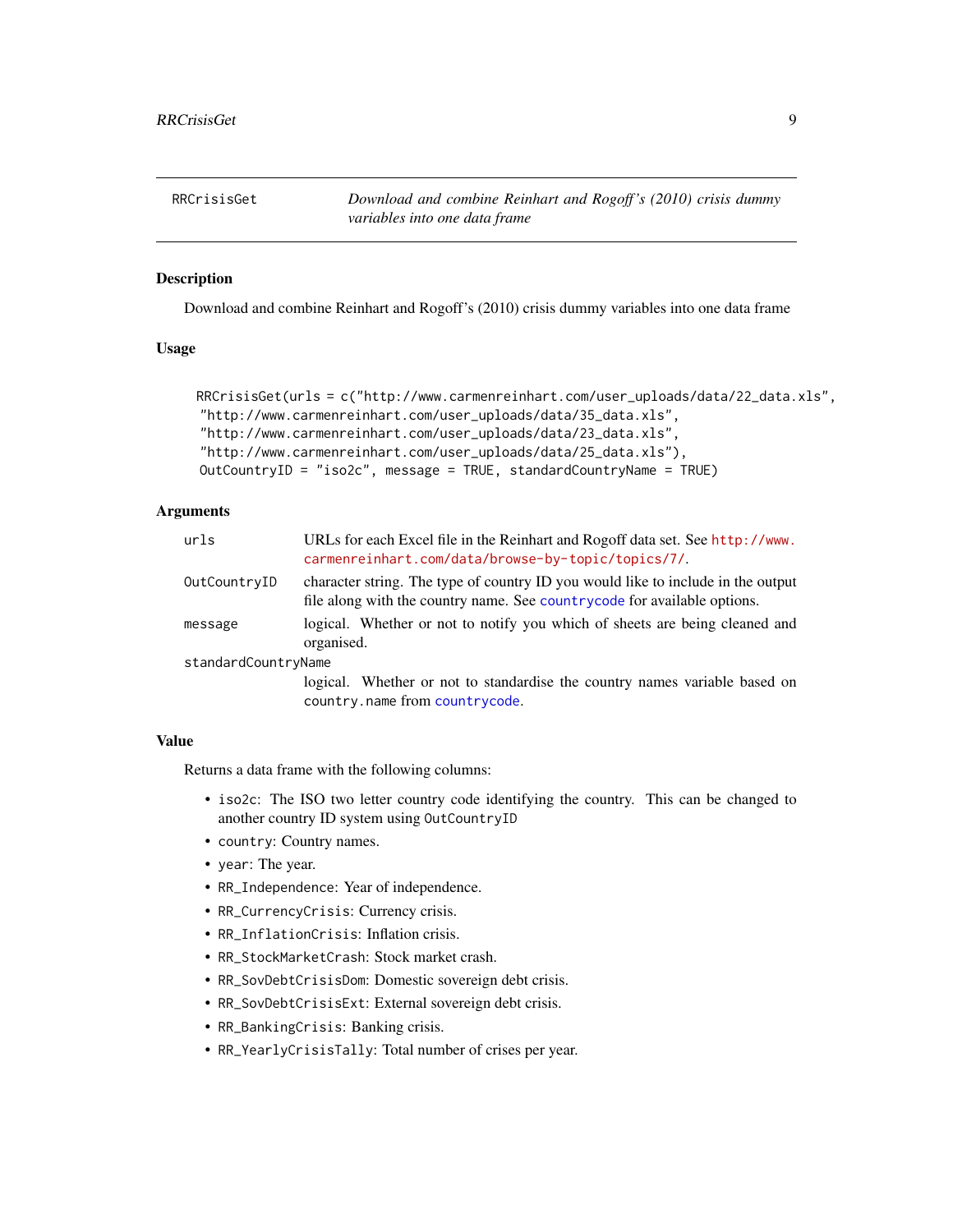#### <span id="page-9-0"></span>Source

Reinhart, Camen M. and Kenneth S. Rogoff, "From Financial Crash to Debt Crisis," NBER Working Paper 15795, March 2010. Forthcoming in American Economic Review.

#### Examples

```
## Not run:
RRDummies <- RRCrisisGest()
```
## End(Not run)

<span id="page-9-1"></span>WinsetCreator *Create Winset and Selectorate variables*

#### Description

Creates the winset (W) and a modified version of the selectorate (S) variable from Bueno de Mesquita et al. (2003) using the most recent data available from Polity IV and the Database of Political Institutions.

#### Usage

```
WinsetCreator(PolityUrl = "http://www.systemicpeace.org/inscr/p4v2015.sav",
 DpiUrl = "http://bit.ly/1jZ3nmM", OutCountryID = "iso2c", na.rm = TRUE)
```
#### Arguments

| PolityUrl    | character string. The URL for the Polity IV data set you would like to download.<br>Note: it must be for the SPSS version of the file.                        |
|--------------|---------------------------------------------------------------------------------------------------------------------------------------------------------------|
| DpiUrl       | character string. The URL for the Database of Political Institutions data set you<br>would like to download. Note: the link must be to a Stata formated file. |
| OutCountryID | character string. The type of country ID you would like to include in the output<br>file along with the country name. See countrycode for available options.  |
| na.rm        | logical. Drop observations where OutCountryID is NA.                                                                                                          |

#### Value

Returns a data frame with the following columns:

- iso2c: The ISO two letter country code identifying the country. This can be changed to another country ID system using OutCountryID
- country: Country names.
- year: The year.
- W: The winset variable. The variable is the same as Bueno de Mesquita (2003) except the military executive component is from DPI, rather than Banks (1996).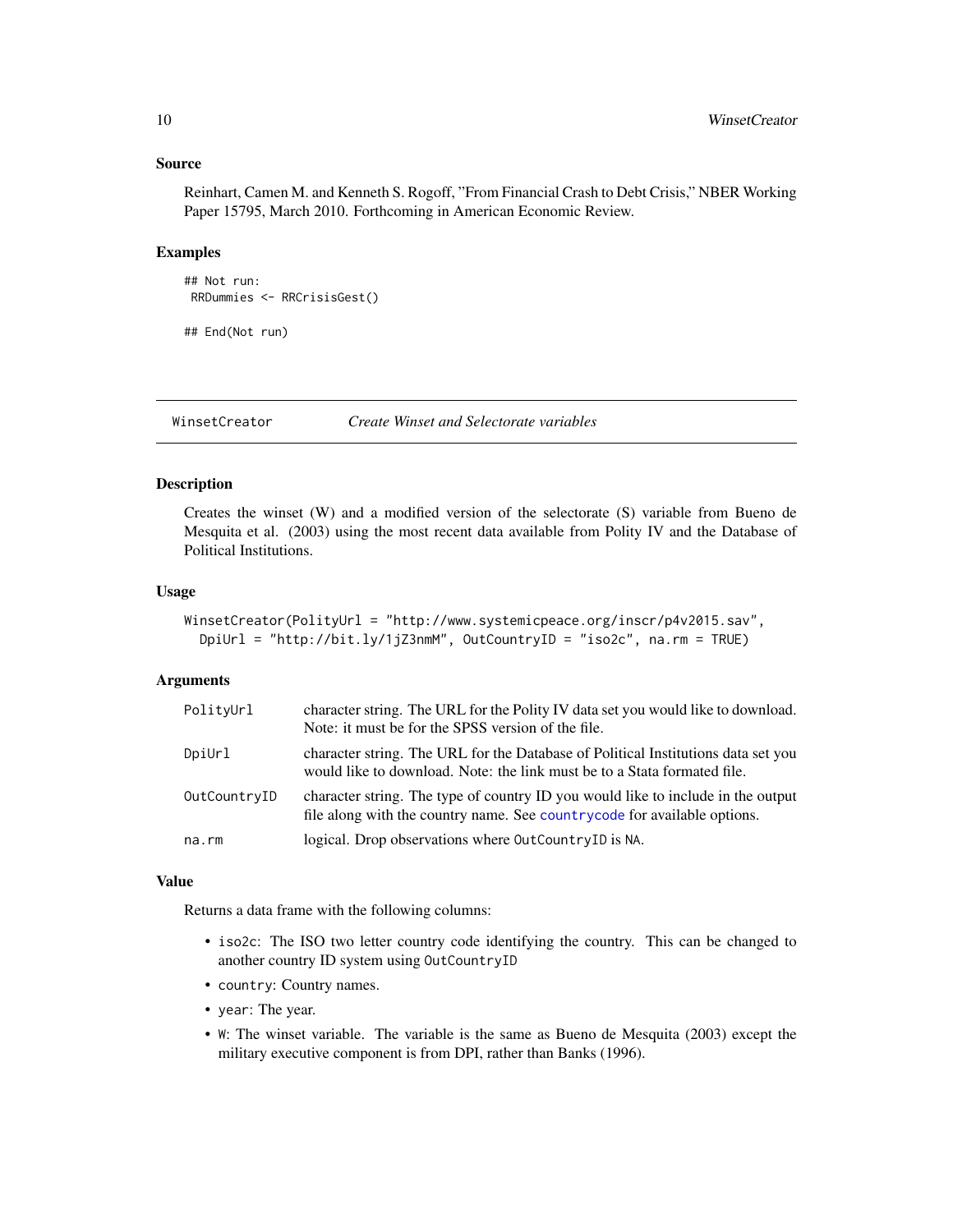#### <span id="page-10-0"></span>WinsetCreator 11

• ModS: The modified selectorate variable. Instead of being based on Polity LEGSELEC, which is no longer create, ModS is based on the Legislative Index of Electoral Competetiveness variable (LIEC) from DPI. No legislature  $= 1$ . Unelected legislature  $= 2$ . Elected legislature with only 1 candidate  $= 3$ . Elected legislatures with 1 party and multiple candidates  $= 4$ . All other legislatures  $= 5$ . The variable is then standardised between 0 and 1 by subtracting by 1 then dividing by 4. Note: some countries were coded in LIEC as 3.5, so ModS has 6 levels between 0 and 1.

#### Source

See Bueno de Mesquita Bruce, Alastair Smith, Randolph M. Siverson, and James D. Morrow. 2003. The Logic of Political Survival. Cambridge, MA: MIT Press.

Morrow, J. D., Bueno De Mesquita, B., Siverson, R. M., and Smith, A. 2008. Retesting Selectorate Theory: Separating the Effects of W from Other Elements of Democracy. American Political Science Review, 102(03), 393-400.

Polity IV: <http://www.systemicpeace.org/>.

Modified so that military regime is take from Database of Political Institutions ([http://go.worldba](http://go.worldbank.org/2EAGGLRZ40)nk. [org/2EAGGLRZ40](http://go.worldbank.org/2EAGGLRZ40)), rather than Banks, Arthur S. 1996. Political Handbook of the World. New York: CSA Publications.

#### See Also

[countrycode](#page-0-0), [CountryID](#page-1-1), [DpiGet](#page-3-1), [PolityGet](#page-6-1)

#### Examples

```
## Not run:
# Create winset data using default options
WinsetData <- WinsetCreator()
```
## End(Not run)